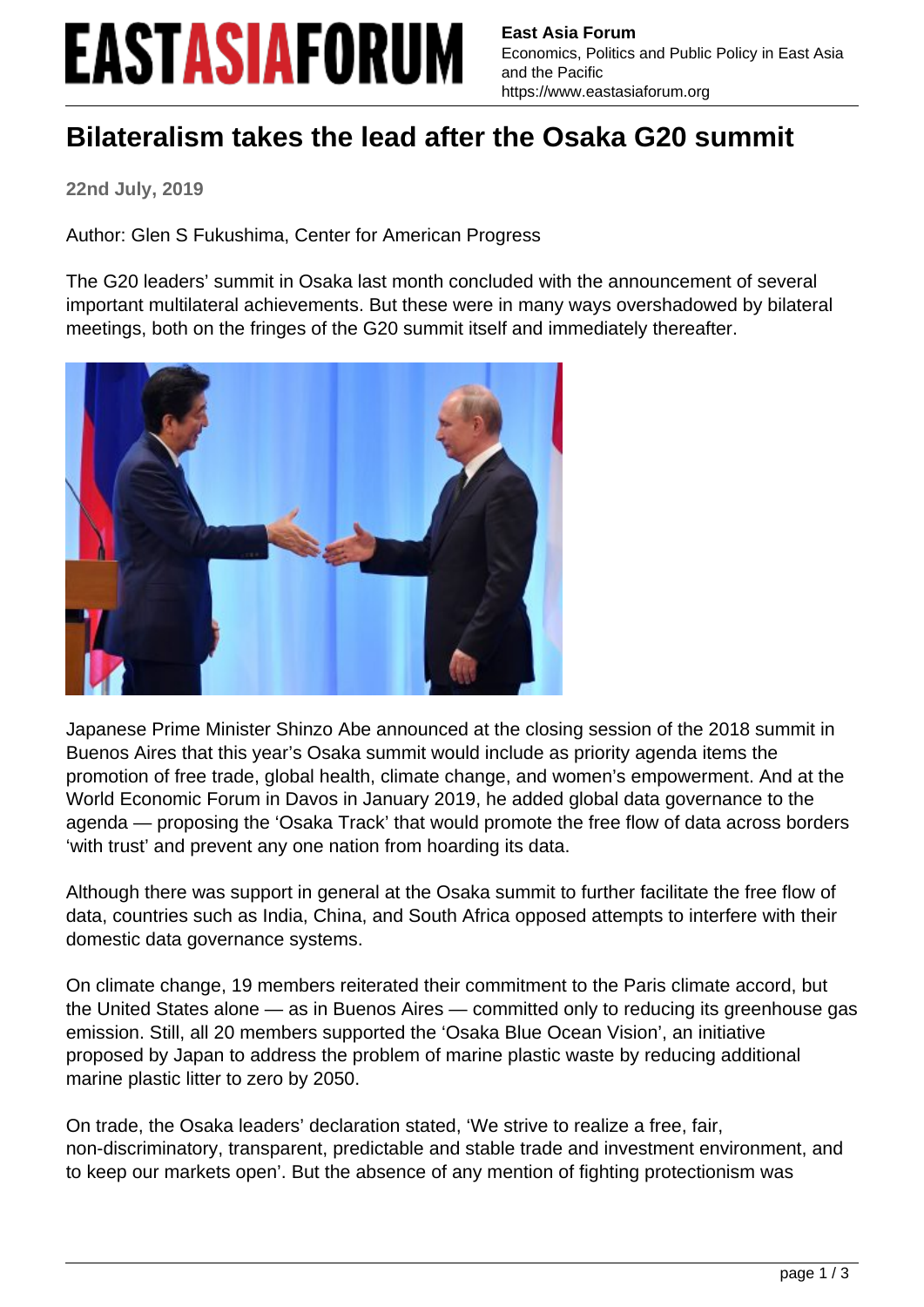## **EASTASIAFORUM**

notable, wording that was rejected by the United States.

That there were no major blunders at the Osaka summit meant that Abe could declare the meeting — the first time Japan hosted the G20 — [a success](https://www.eastasiaforum.org/2019/07/18/abes-fragile-success-at-the-g20/)  $[1]$ . Seated as the summit chairman between US President Donald Trump and Chinese President Xi Jinping, Abe was able to appeal to observers that he was playing a central leadership role on the world stage.

His main audience, of course, was the Japanese public, who would be voting less than a month later in the Upper House elections. The election outcome would determine whether Abe and his coalition partners retain enough seats  $^{[2]}$  to proceed with his top policy priority — revising for the first time the Japanese Constitution.

Most analysts judge the summit to have been 'successful' in that no leader walked out and a leaders' declaration was announced, but few believe that any major breakthroughs were achieved. In this sense, the Osaka summit evinced more show than substance. But the summit contributed to the Japanese public's perception that Abe is a world-class leader, which means that it achieved Abe's goal of increasing the likelihood of his Liberal Democratic Party minimising its losses in the Upper House elections.

Although the G20 summit is a multilateral forum, many of the more consequential issues and meetings in Osaka were bilateral. In many ways, the summit was overshadowed by the US–China trade war and the temporary truce announced following a meeting between Trump and Xi; the warming of Japan–China relations reflected by a cordial meeting between Abe and Xi in which they agreed on Xi's state visit to Japan in 2020; UK Prime Minister Theresa May's confrontation with Russian President Vladimir Putin over the Salisbury Novichok poisonings.

US–Japan relations also featured heavily, especially after widely-reported statements by Trump expressing dissatisfaction with the US–Japan Security Treaty because it was 'unfair' obligating the United States to go to the defence of Japan but not vice versa.

Recognising the limitations of the multilateral forum, Abe himself held bilateral meetings in Osaka with nearly 20 leaders, including Trump, Xi, Putin, European Council President Donald Tusk, Indian Prime Minister Narendra Modi, and Australian Prime Minister Scott Morrison.

Abe's rejection of a bilateral meeting requested by South Korean President Moon Jae-in was widely interpreted as retaliation for recent South Korean actions — unilateral dissolution of the foundation created in South Korea as a result of the 2015 bilateral agreement on 'comfort women', a South Korean destroyer radar 'locking in' a Japanese patrol aircraft (denied by South Korea) in 2018, and recent verdicts by the South Korean Supreme Court relating to Japanese companies' actions during Japanese colonial rule and World War II. This rejection was a way for Abe to show his base, immediately before the Upper House election, that he remains 'tough on South Korea'.

But the event that attracted by far the most media attention was the meeting between Trump and North Korean Chairman Kim Jong-un<sup>[3]</sup> in the Demilitarized Zone between North and South Korea on 30 June. Although Trump and Kim portrayed the meeting as a spur-of-the-moment